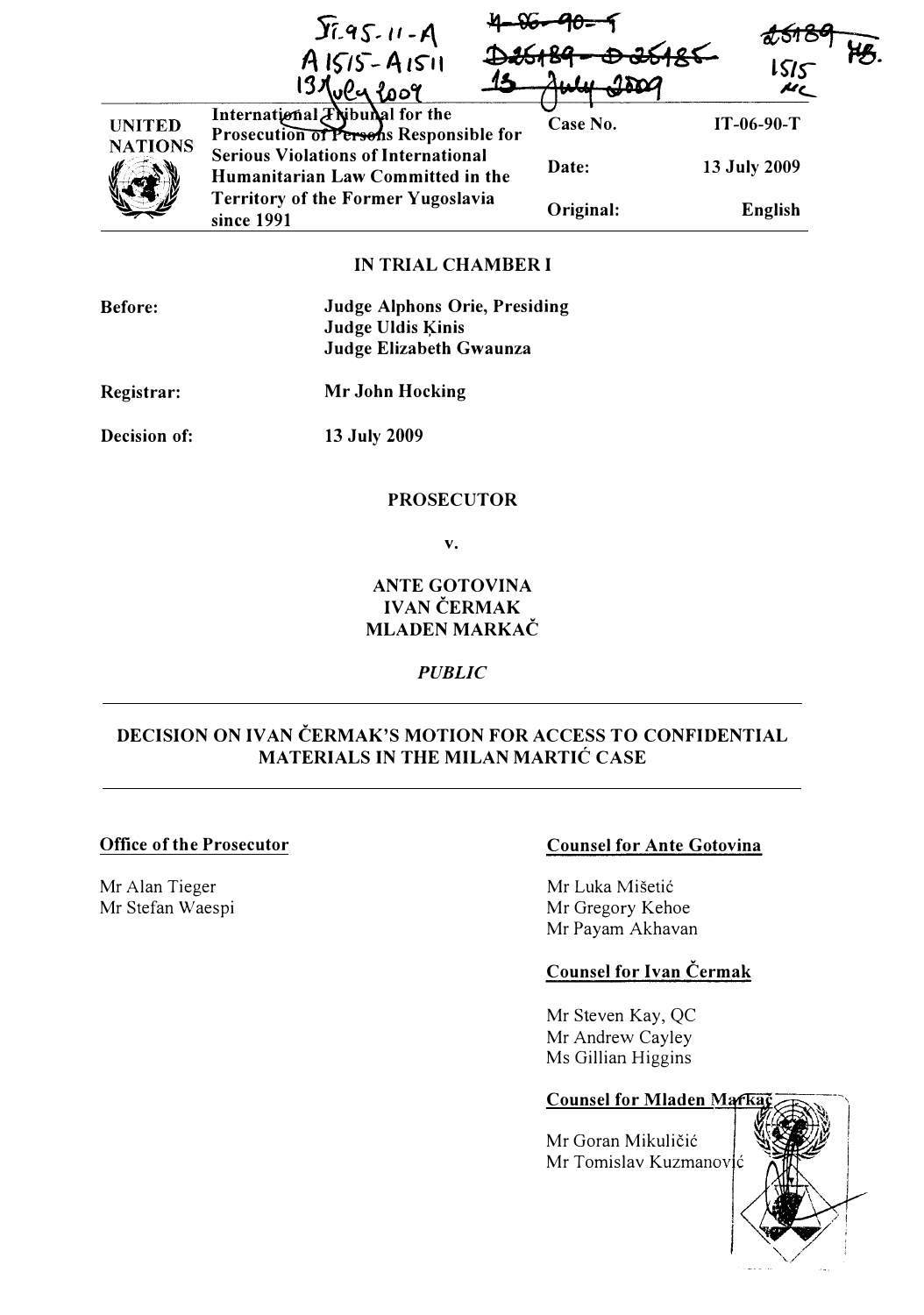#### I. PROCEDURAL BACKGROUND AND SUBMISSIONS

1. On 20 May 2009, the Accused Ivan Cermak ("Applicant") filed a motion, requesting access to confidential material from the *Martic* case, specifically access to the non-redacted transcripts, accompanying exhibits, and any statements relating to witnesses MM-036, MM-038, MM-078, and MM-083 in that case.<sup>1</sup> The Applicant submits that the requested material is relevant and essential in order to assist him in the preparation of his case.<sup>2</sup> According to the Applicant, evidence of crimes committed by Serbs against Croatian civilians prior to Operation Storm will show that the crimes perpetrated by Croatian civilians and other groups after the operation were committed out of revenge which significantly undermines the possibility that the crimes were committed as part of a planned joint criminal enterprise as alleged in the Indictment.<sup>3</sup> Further, the Applicant submits that he has clearly identified the material he is seeking.<sup>4</sup> The Applicant recognizes that the protective measures ordered in the *Martic* case will continue to have effect.<sup>5</sup> Finally, the Applicant argues that access to the material is necessary to ensure equality of arms.<sup>6</sup>

2. On 3 June 2009, the Prosecution filed a response raising no objection to the Motion, provided that the Chamber orders the same protective measures as those ordered in respect to witnesses and evidence in the *Martic* case.<sup>7</sup>

#### II. APPLICABLE LAW

3. Under Rule 75 (G) (ii) of the Tribunal's Rules of Procedure and Evidence ("Rules"), where no Chamber remains seised of a proceeding, a party in a second proceeding may seek to rescind, vary, or augment protective measures ordered in that proceeding by applying to the Chamber siesed of the second proceeding.

4. When requesting access to confidential *inter partes* material, the applicant must identify or describe the material it seeks by its general nature and show a legitimate forensic purpose for gaining access to it.<sup>8</sup> Such purpose may be established by showing the existence of a

<sup>&</sup>lt;sup>1</sup> Ivan Čermak's Motion for Access to Confidential Materials in the Milan Martić Case, 20 May 2009 ("Motion"), paras 1,4, 13.

Motion, paras 6-7, 10.

 $3$  Motion, para. 7

 $<sup>4</sup>$  Motion, para. 5.</sup>

<sup>&</sup>lt;sup>5</sup> Motion, para. 11.

 $6$  Motion, para. 12.

Prosecution's Response to Ivan Čermak's Motion for Access to Confidential Materials in the Milan Martic Case, 3 June 2009, para. 2.

<sup>&</sup>lt;sup>8</sup> Prosecutor v. Mrkšić et al., Appeals Chamber, Decision on Veselin Šljivančanin's Motion Seeking Access to Confidential Material in the Kordić and Čerkez Case, 22 April 2008 ("Mrkšić Decision"), para. 7; Prosecutor v.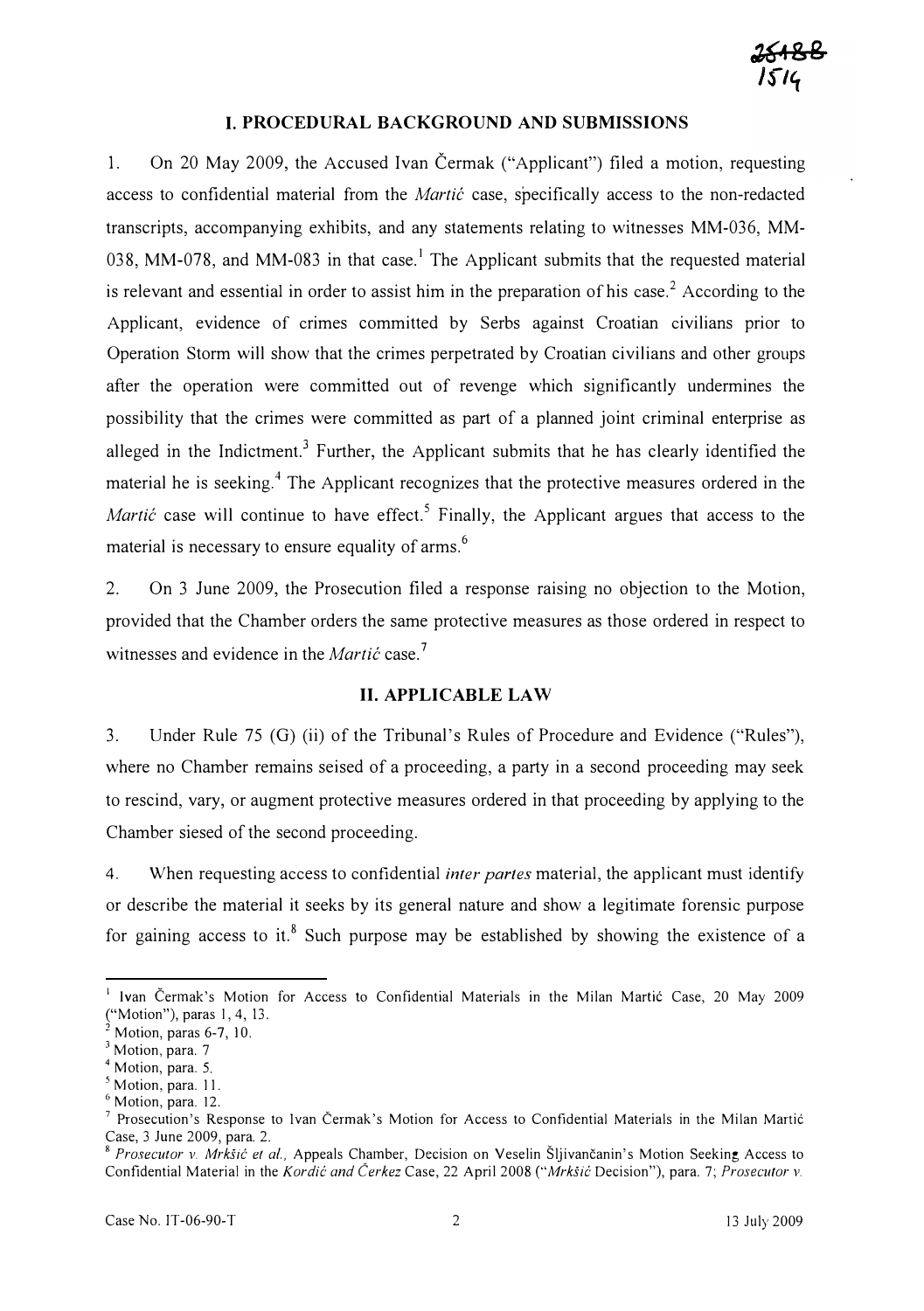geographical and temporal nexus between the applicant's case and the case from which the material is sought.<sup>9</sup> A Chamber may also be satisfied that a legitimate forensic purpose exists if there is a good chance that access to the material would materially assist the applicant in his case.IO

5. Pursuant to Rule 75 (F) (i) of the Rules, protective measures that have been ordered for a witness or victim in any proceedings before the Tribunal shall continue to have effect mutatis mutandis in any other proceedings, unless and until they are rescinded, varied or augmented.

## III. DISCUSSION

6. The Appeals Chamber Judgement in the *Martic* case was rendered on 8 October 2008 and no Chamber is currently seised of that case. Therefore, this Chamber is seised of the Motion.

7. The Chamber finds that the Applicant has described the material that he seeks in sufficient terms and has clearly identified it. The requested material from the Martic case and the Indictment in the present case both concern crimes allegedly committed in the geographical area of the former UN Sector South in Croatia. However, the requested material concerns events which occurred in 1991 and 1992, whereas the Applicant is charged with crimes that are alleged to have occurred during and after Operation Storm in the second half of 1995.<sup>11</sup> Nonetheless, the requested material may assist the Applicant as the material is relevant for his argument that crimes which occurred after Operation Storm were committed out of revenge and in retaliation to the crimes perpetrated by Serb forces prior to Operation Storm undermining the alleged joint criminal enterprise as pleaded in the present case. Finally, as noted above, the Prosecution does not object to the Applicant's access to the requested material. The Chamber therefore finds that there is a good chance that the requested material will assist the Applicant's case and that the Applicant has shown a legitimate forensic purpose for gaining access to it.

Krajisnik, Appeals Chamber, Decision on "Motion by Mico Stanisic for Access to All Confidential Materials in the Krajišnik Case" ("Krajišnik Decision"), 21 February 2007, p. 4.

 $\partial^3$  Mrkšić Decision, para. 7; Krajišnik Decision, p. 4.

<sup>&</sup>lt;sup>10</sup> Mrkšić Decision, para. 7; Krajišnik Decision, p. 4.

<sup>&</sup>lt;sup>11</sup> Amended Joinder Indictment, 12 March 2008.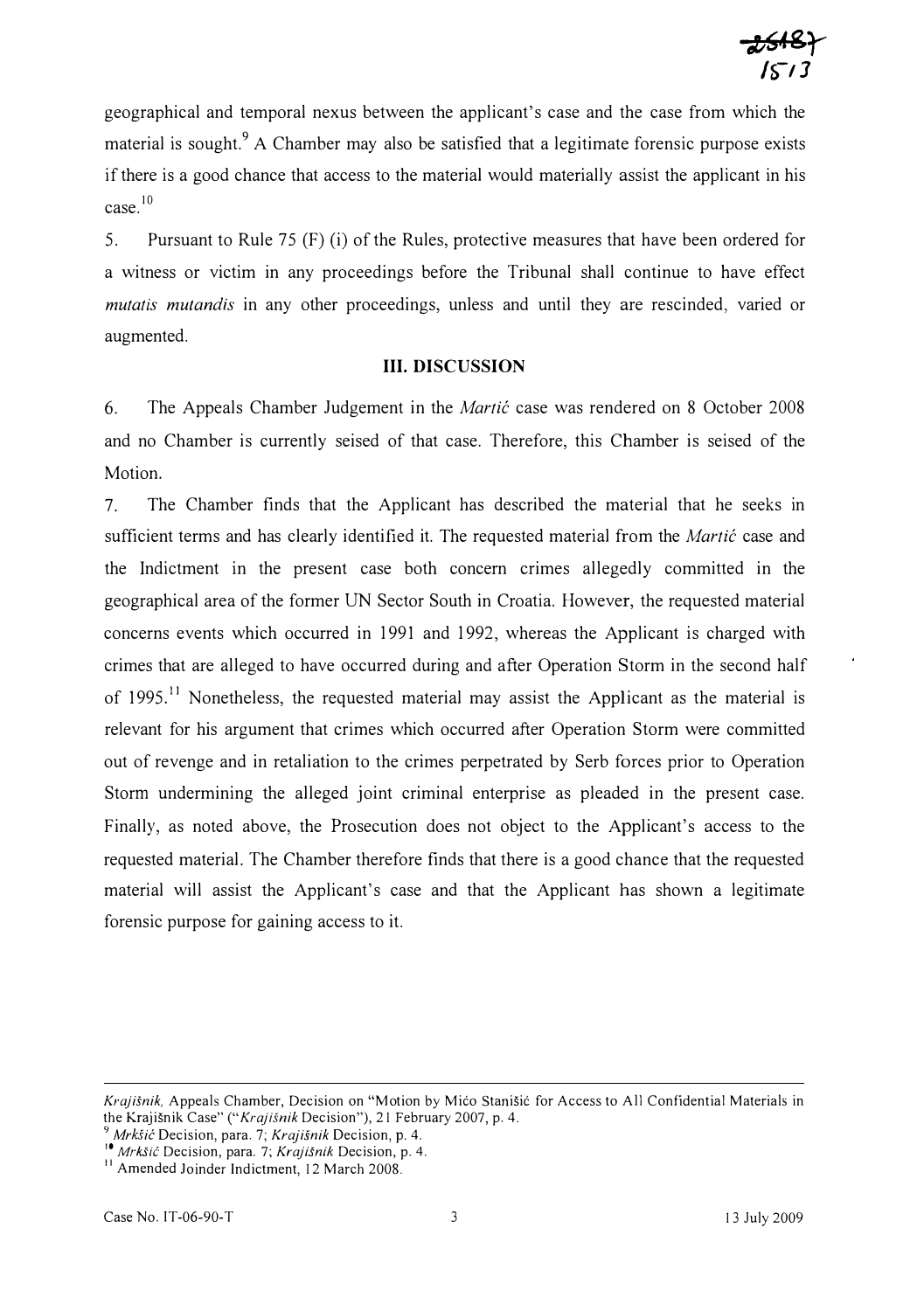$1512$ 

#### IV. DISPOSITION

8. For the foregoing reasons, pursuant to Rules 54 and 75 of the Rules, the Chamber GRANTS the Motion and ORDERS

- (i) the Prosecution to identify for the Registry, without undue delay, the following confidential *inter partes* material in the *Martic* case, IT-95-11, for disclosure to the Applicant:
	- 1. All closed and private session transcripts relating to witnesses MM-036, MM-038, MM-078, and MM-083;
	- i. All confidential exhibits and exhibits admitted under seal relating to witnesses MM-036, MM-038, MM-078, and MM-083; and
	- iii. All witness statements of witnesses MM-036, MM-038, MM-078, and MM-083;
- (ii) the Registry to disclose to the Applicant, without undue delay, the confidential inter partes material as and once it has been identified by the Prosecution;
- (iii) that the Applicant, his Defence team, and any employees who have been instructed or authorized by the Applicant to have access to the confidential material, shall not, without express leave of a Chamber finding that it has been sufficiently demonstrated that third party disclosure is absolutely necessary for the preparation of the defence of the Applicant, disclose to the public or to any third party any confidential material from the *Martić* case. Such confidential material includes but is not limited to the identities and whereabouts of protected witnesses;
- (iv) that the Applicant, his Defence team, and any employees who have been instructed or authorized by the Applicant to have access to the confidential material, shall inform any person to whom disclosure is made pursuant to the procedure set out above that he or she is forbidden to copy, reproduce, publicise or disclose such material to any person, and that he or she must return it to the Applicant as soon as his or her possession of the material is no longer needed for the preparation of the Applicant's case; and